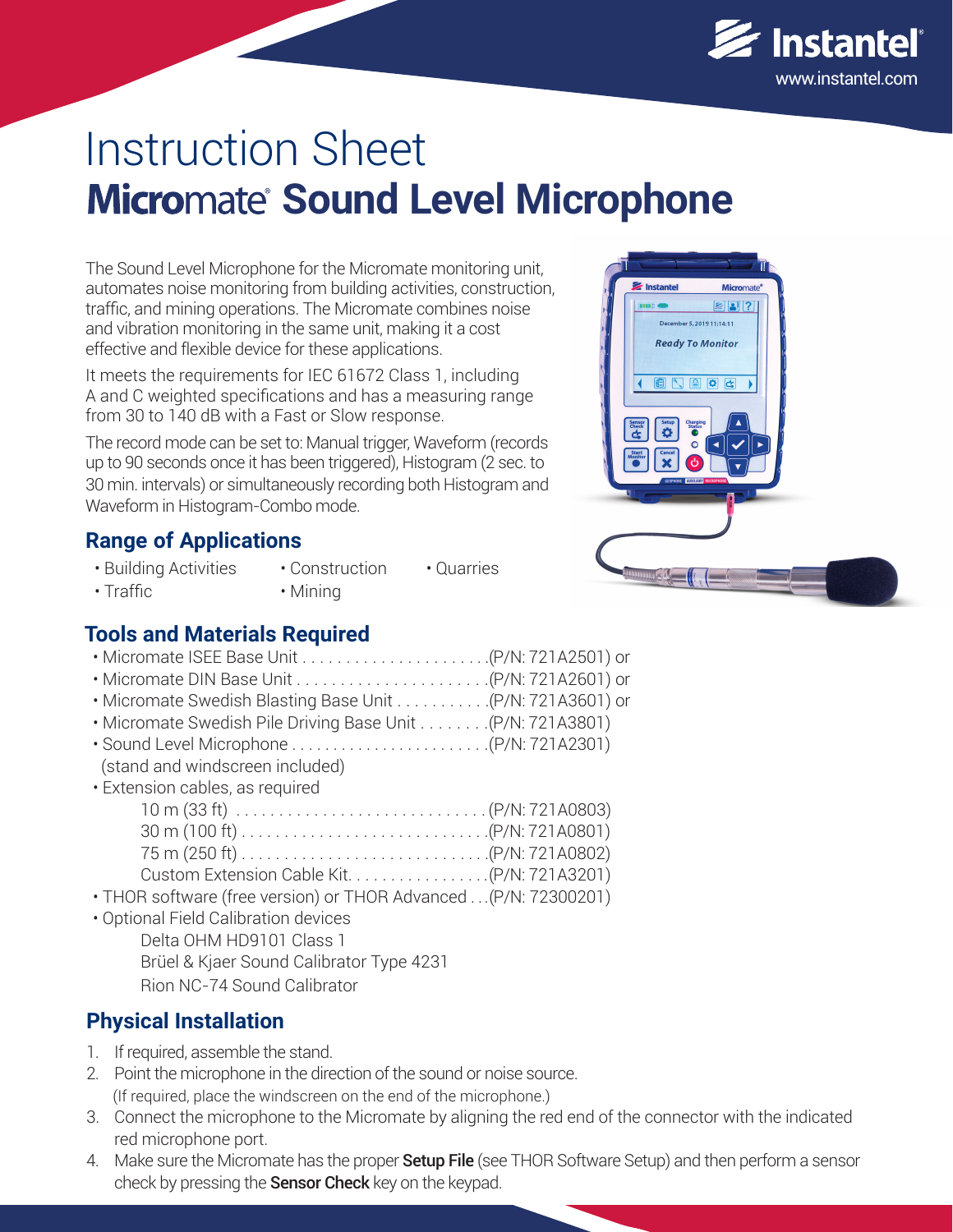## **Specifications**

| <b>Field</b>          | <b>Values</b>                                                        |
|-----------------------|----------------------------------------------------------------------|
| Response Standard     | IEC 61672 Class 1                                                    |
| Frequency Weighting   | A-Weight or C-Weight                                                 |
| Response              | Fast (125 ms) or Slow (1 s)                                          |
| Frequency Range       | 10Hz - 20 kHz                                                        |
| Amplitude Range       | 30 dB to 140 dB max 160 dB                                           |
| <b>Trigger Levels</b> | 33 dB to 140 dB                                                      |
| Sample Rates          | $1,024 - 4,096$ S/s                                                  |
| Resolution            | 0.05 dB (display limit 0.1dB)                                        |
| Cable Length          | 2 m (6.5 ft)                                                         |
| Maximum Cable Length  | 75 m (250 ft)                                                        |
| Temperature Range     | $-10^{\circ}$ to 50 $^{\circ}$ C (14 $^{\circ}$ to 122 $^{\circ}$ F) |

#### **Micromate Setup**

1. On the Micromate keypad press the power button.

Note: To navigate the menus, use the arrow keys followed by the checkmark key or tap on the touchscreen display.

- 2. Press the Setup key then tap View/Edit Current Setup.
- 2. Tap **Active Sensors** until either **Microphone** or **Geophone/Microphone** is selected.
- 3. Tap Microphone Type until Sound Level is selected.
- 4. Select the Record Mode (Waveform Manual, Waveform, Histogram or Histogram-Combo).
- 5. Tap Trigger Level, then tap Microphone Trigger until Enabled is selected.
- 6. Tap Trigger Level, then swipe up or down on the spinner wheel or use the arrow keys.
- 7. Press the **Checkmark** key, this prompts you to save any changes. Use the **Checkmark** key to save the changes or the **Cancel** key to cancel the changes and return to the previous screen.
- 8. Tap Response Time to toggle between Fast=125 milliseconds or Slow=1 second.
- 9. Tap **Frequency Weighting** to toggle between either A or C.
- 10. Tap LN1 then swipe up or down until the desired value.
- 11. Tap LN2 then swipe up or down Embraer E170 the desired value. (Note LN2 must be greater than LN1)
- 12. Tap either the **Save** icon on the touchscreen display or press the **Cancel** key for a prompt to save the changes to a Setup File.
- 13. Select the checkmark and then Save to Current File/Overwrite File.
- 14. Perform steps 12 and 13 a second time for the higher level settings.

## **Field Calibration**

The Micromate provides an option to calibrate the Sound Level Microphone in the field. The calibration date will be set to the current date, and the name of the calibrator will be set to "Field Calibration" this will also appear on event reports. Note: Only use an Instantel recommended calibrating device (see the Tools and Materials Required section).

- 1. With the microphone connected to the Micromate, and the Micromate turned on, press the Setup key on the unit.
- 2. Tap Maintenance Menu then scroll down and tap Calibrate Sound Level Microphone.
- 3. Follow the field calibration device's operator instructions to properly join the microphone with the calibration unit. Set the reference to 94 dB at 1 kHz then turn the calibrator on.

Note: You must remove the windscreen from the Sound Level Microphone before attaching the calibration device.

- 4. Tap the **Calibrate** button on the Micromate screen.
- 5. Tap the Checkmark key to confirm the Proceed with calibration popup box. This will display Running Calibration.
- 6. When the calibration is finished, the Micromate will display Field Calibration Complete along with the values for the measured **Sound Pressure, Gain, and Offset**.
- 7. In the Field Calibration Complete confirmation box, tap the Checkmark key.